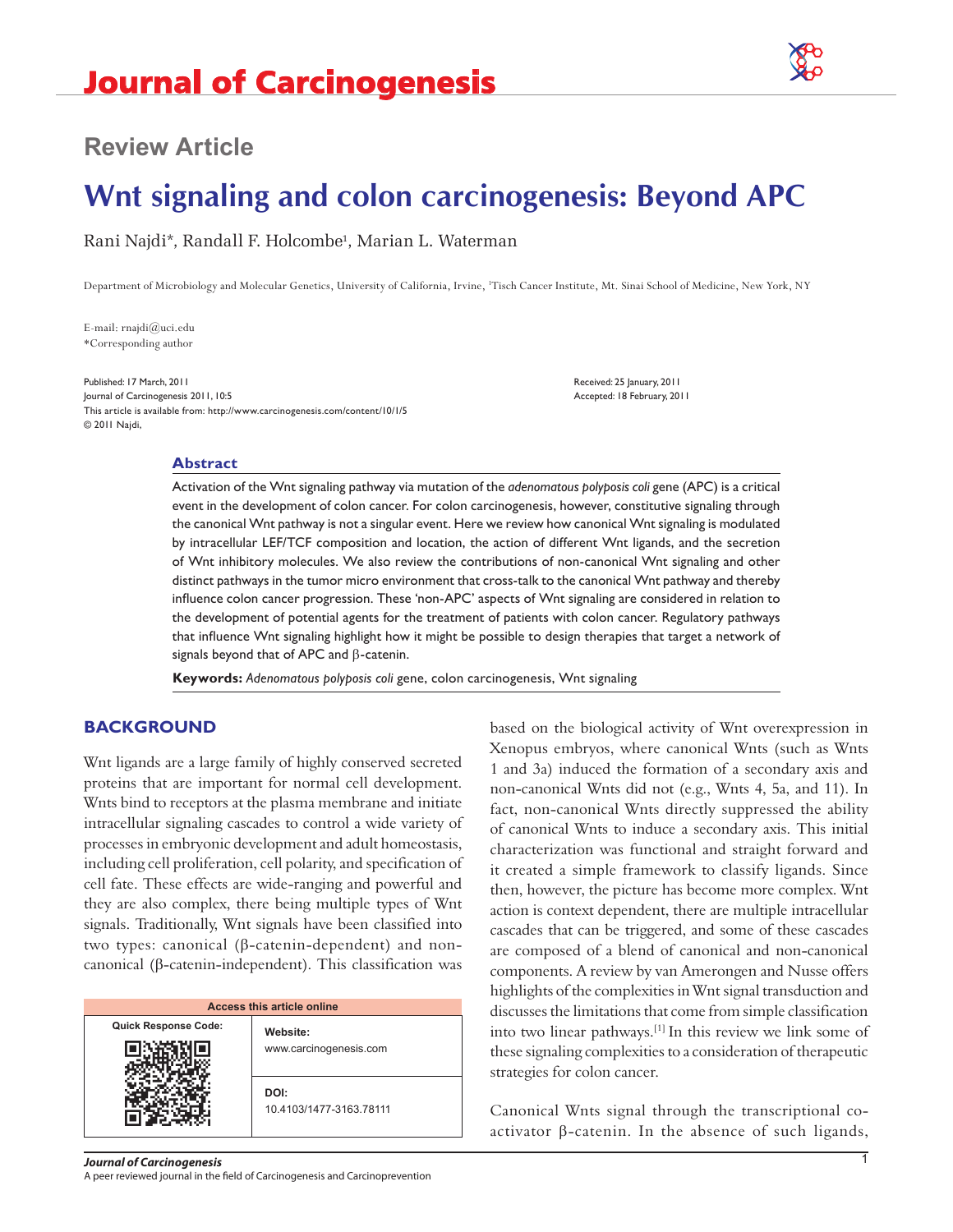cytoplasmic β-catenin is captured by a destruction complex composed of adenomatous polyposis coli (APC), glycogen synthase kinase 3-β (GSK-3β), Axin, and other components. Captured β-catenin is phosphorylated, ubiquitinated, and degraded, preventing its translocation to the nucleus and interaction with members of the LEF/TCF transcription factor family (LEF-1/*LEF1,* TCF-1*/TCF7,* TCF-3/*TCF7L1,*  and TCF-4/*TCF7L2*).<sup>[2,3]</sup> When canonical Wnt ligands are present, they bind to a receptor complex consisting of the seven-pass transmembrane protein Frizzled (Fz) and the single-pass LRP5/6 receptor (lipoprotein-related protein 5 or 6). Binding of these receptors recruits the scaffolding protein Dishevelled (Dvl), which leads to LRP5/6 phosphorylation and the recruitment of Axin and GSK-3β away from the destruction complex. Disruption of the destruction complex releases β-catenin and allows it to accumulate in the nucleus along with LEF/TCFs. As nuclear concentrations increase, LEF/TCFs recruit β-catenin to target genes and nucleate its associations with co-regulators Pygopus, BCL9/Legless, and transcription-activating complexes such as the CDK8 module of Mediator and TRRAP.<sup>[4-10]</sup> Therefore, the key characteristics of canonical signaling are the requirement for the LRP5/6 co-receptor to enable β-catenin accumulation and the involvement of LEF/TCF transcription factors.

Wnts that signal non-canonically eschew LRP co-receptors and β-catenin stabilization to activate intracellular kinases and regulate distinct β-catenin-independent pathways. These include the planar cell polarity (PCP) pathway and the Wnt/calcium pathway. First identified in *Drosophila*, the PCP pathway, which is mediated by Fz and Dvl, activates c-Jun-N-terminal kinase (JNK) and Rho-associated kinase (Rho-kinase) to control the orientation of hairs, bristles, and ommatidia in flies. Non-canonical Wnts binding to Fz can also stimulate an increase in intracellular Ca<sup>2+</sup> levels, thereby activating calcium-sensitive proteins such as  $Ca^{2+}/$ calmodulin-dependent protein kinase II (CaMKII) and protein kinase C (PKC). Importantly, the Wnt/calcium pathway has been shown to antagonize β-catenin-dependent signaling and stimulate cell migration.<sup>[11,12]</sup> Even though these pathways are very different from canonical signaling, it has been suggested that the classification of Wnt ligands as either canonical or non-canonical is too simple. Recent reports show that Wnts can signal through both types of pathways, with opposing outcomes; it all depends on the receptor context.[13] The best studied example is Wnt5a, a ligand family member traditionally considered to activate non-canonical signaling. Wnt5a inhibits β-catenin-dependent activity when its signal is mediated by the orphan tyrosine kinase Ror2.[14] But when Wnt5a signals through the co-receptors Fz4 and LRP5, it activates β-catenin-dependent signaling. More recently, Wnt5a has been shown to heterodimerize with another Wnt to direct β-catenin outcomes. Wnt5a heterodimerizes with the non-canonical Wnt11 ligand to upregulate canonical Wnt signaling in Xenopus embryos.<sup>[15]</sup> If this important discovery applies to all Wnt ligands, that is, if the entire family can engage in heterodimer formation, then signaling potential and outcomes of any one Wnt are even more influenced by the context of other Wnt ligands and receptors in cells.

### **ROLE OF WNT SIGNALING IN DEVELOPMENT, DIFFERENTIATION, AND CARCINOGENESIS**

Wnt signaling plays a critical role in embryonic development. Wnts direct programs of proliferation, stem cell self-renewal, cell fate decisions, cell polarity, and convergent extension behaviors of migrating cells.[3–4,11,16] Each of these Wntdirected outcomes are critical for proper development of the intestine. [17] For example, the now classic knockout experiments by the Clevers laboratory showed that loss of the *TCF7L2* locus (TCF-4) depletes stem cell compartments in the intestines of mouse embryos because cells are unable to proliferate and repopulate crypts.<sup>[18]</sup> Stem cell self-renewal also relies on Wnt signaling. This is true in the *Drosophila* gut and, recently, it has been shown to be true in the mammalian gut.[19,20] The Wnt target gene, *LGR5*, has been identified as the multipotent stem cell marker in crypts. Other Wnt target genes such as ASCL2, SOX9, Paneth cell defensins, and others control additional steps of differentiation from the stem cell through to the terminally differentiated phenotype.[17,21–23]

Due to its key role in regulating early cell fate decisions and adult cell homeostasis, Wnt signaling has been extensively investigated for its involvement in cancer.<sup>[16]</sup> Many components of the β-catenin-dependent pathway are often differentially regulated between normal tissue and its cancerous counterpart. In particular, melanoma, hepatocellular carcinoma (HCC), prostate, colon, thyroid, and ovarian cancers, as well as certain subsets of breast cancers, harbor β-catenin-stabilizing mutations.[24–26] Such mutations result in high levels of β-catenin which, in turn, translate into constitutively active Wnt signaling.<sup>[26-28]</sup> While the regulation of β-catenin appears to be one of the most significant events linking Wnt signaling to cancer, modulation of other pathway components, both upstream and downstream of β-catenin, has also been shown to play a role. However, the most striking link between Wnt signaling and cancer has been the discoveries of genetic mutations in midstream signaling components (APC, β-catenin) which cause a constitutive activation of canonical signaling.

#### **Role of Wnt signaling in colon carcinonesis**

Activation of the Wnt pathway has been linked to colon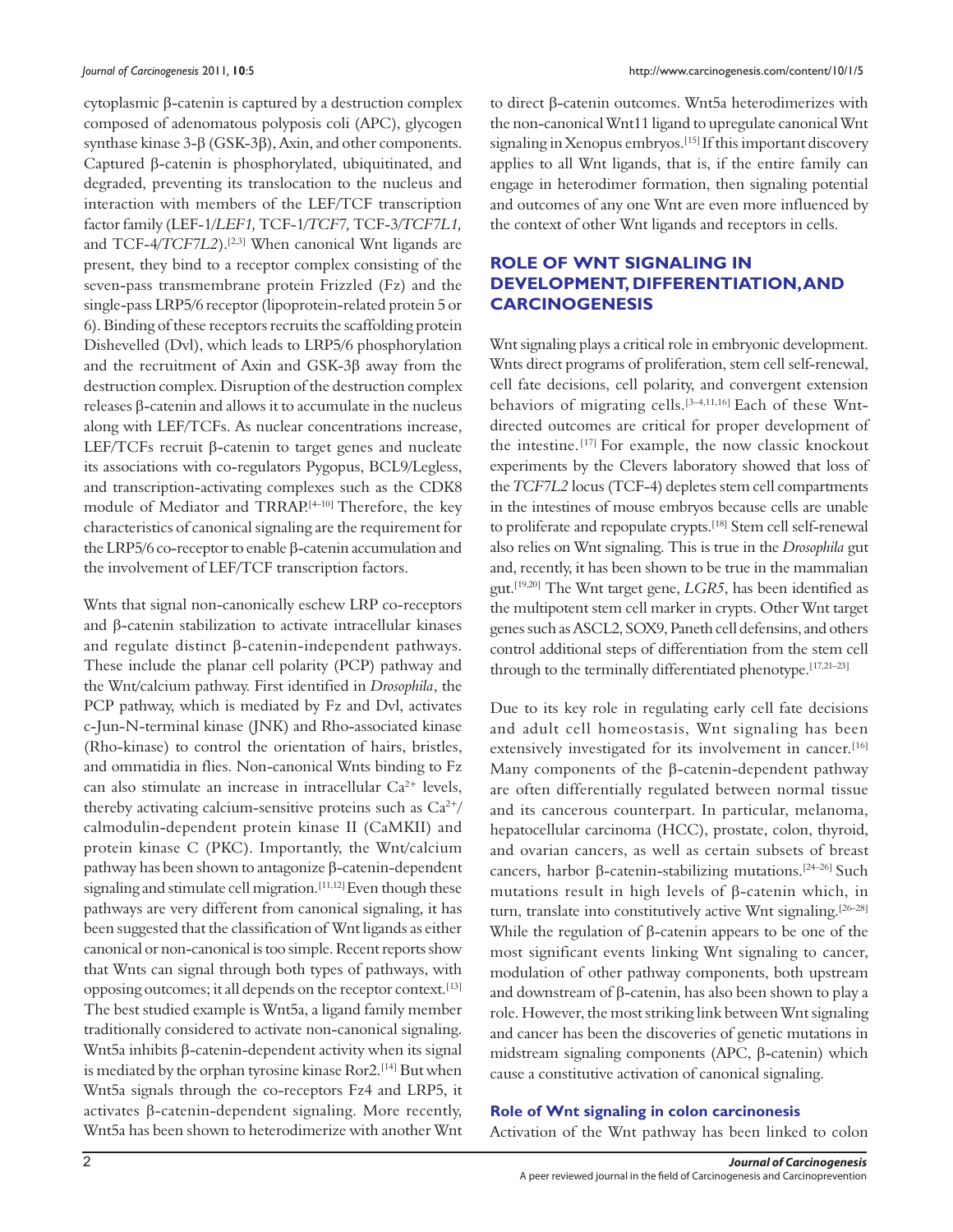cancer since the recognition that abnormalities of chromosome 5q were early events in the carcinogenic process for sporadic and hereditary (familial adenomatous polyposis, FAP) tumors, and the discovery that the FAP locus resides at this chromosomal location.[29–31] Encoded at 5q is the *APC* gene, the protein product of which is a key component of the β-catenin destruction complex.[27,30,32–34] About 90% of sporadic colon cancers harbor activating mutations within the Wnt pathway; most of these mutations destroy APC function.[35] Truncating mutations in *APC*  prevent effective phosphorylation of β-catenin, resulting in its accumulation. Ultimately, β-catenin translocates to the nucleus, driving LEF/TCF-mediated gene transcription.[36] The same outcome can arise through mutations in β-catenin and Axin2, though these are significantly less frequent than mutations in *APC*. [28,37]

Activation of the Wnt pathway by these mechanisms does not, by itself, cause cancer, though it is important in initiating the carcinogenic process. Inherited mutations in *APC*, as in FAP, lead to the development of noninvasive colonic adenomas (polyps), often thousands of them in an individual patient. Presumably, this is caused directly by the overexpression of growth-promoting genes driven by β-catenin-LEF/TCFs through canonical Wnt signaling. Mouse models of FAP, such as the Apc<sup>min/+</sup> mouse, are characterized by innumerable intestinal (in this case, primarily small bowel) tumors, but these are typically noninvasive and most analogous to human colonic adenomas.<sup>[38]</sup> Similarly, somatic mutations in *APC* are an early event in sporadic adenoma formation. While Wnt pathway activation is clearly a driving force in the development of adenomas, activation of additional signaling pathways, such as those mediated through the proto-oncogene *K-ras*, are required for optimal nuclear localization of β-catenin to the nucleus and activation of the carcinoma program.[39] Additional mutations (*TGFBRII*, *SMAD4*, and *TP53*) may be necessary before frank carcinoma develops.[29] Because of the central role of *APC*/β-catenin in controlling mucosal proliferation and in the development of precancerous adenomas, almost all of the focus on the Wnt pathway in colon cancer has been on the linear path of canonical signaling. It is only recently that there has been recognition of the potential importance of non-mutational modulation of the Wnt signal (i.e., via cell surface receptor and ligand interactions) and of non-canonical components of the pathway. This review highlights two types of modulators: LEF/TCFs in the nucleus and extracellular signals from the tumor microenvironment.

#### **Modulation of Wnt signaling in colon cancer** *LEF/TCFs*

LEF/TCF transcription factors are expressed in various tissues

*Journal of Carcinogenesis* 2011, **10**:5 http://www.carcinogenesis.com/content/10/1/5



**Figure 1: Pathways that modulate canonical Wnt signaling. Canonical Wnt signaling requires Frizzled (Fz) receptors and a LRP5/6 coreceptor. This signal induces stabilization of β-catenin through Dishevelled (Dvl)-mediated inhibition of the destruction complex. Stabilized β-cateninaccumulates in the nucleus where TCFs recruits it and associated co-regulators BCL9 and Pygopus (Pygo) to Wnt target genes for regulation. Tankyrase is an enzyme recently discovered to inactivate the destruction complex through ADP PARsylation of Axin. Secreted inhibitors such as DKK-1, DKK-2, and DKK-3 prevent canonical signaling through negative actions on LRP5/6. Secreted inhibitors such as the SFRPs inhibit all types of Wnt signaling by direct binding to Wnt ligands (WIF and others not shown). Wnt ligands are present in the tumor microenvironment through production by cancer cells and infiltrating lymphocytes and macrophages (green cells),which release Wnt 5a. Non-canonical types of Wnt signaling do not involve LRP5/6 co-receptors, and they trigger multiple kinase cascades, including those that involve calcium/calmodulin-dependent kinase II (CaMKII), protein kinase C (PKC), and others (c-Jun-N-terminal kinase and the planar cell polarity pathway not shown). Activation of these signals can inhibit the actions of LEF/TCFs, including the nuclear export of TCF-1, even in colon cancer cells where the destruction complex is nonfunctional and high levels of β-catenin are constitutively available. Other signals released in the tumor microenvironment (i.e.,stromal fibroblasts, brown cells) activate pathways that enhance Wnt target gene regulation. Pathways relevant to colon cancer include signaling through receptor tyrosine kinases (RTK) for epidermal growth factor (EGF) and hepatocyte growth factor/scatter factor (HGF), or through integrin receptors to growth factor receptor–bound protein-2 (Grb2). RTK and integrin signaling activates K-RAS, a GTPase often detected as a mutation-activated oncogene in colon tumors and a pathway that stimulates the formation of the transcription factor activator protein-1 (AP-1).**

during embryonic development, where they mediate proper Wnt signaling.<sup>[40]</sup> After birth, they continue to mediate Wnt signaling, especially in tissues that derive from stem cell populations. LEF/TCFs also play important roles in colon cancer and in this regard the collective pattern of expression is important to consider because it changes in ways that maximize canonical Wnt signaling in cancer. Canonical signaling depends on the recruitment of β-catenin to target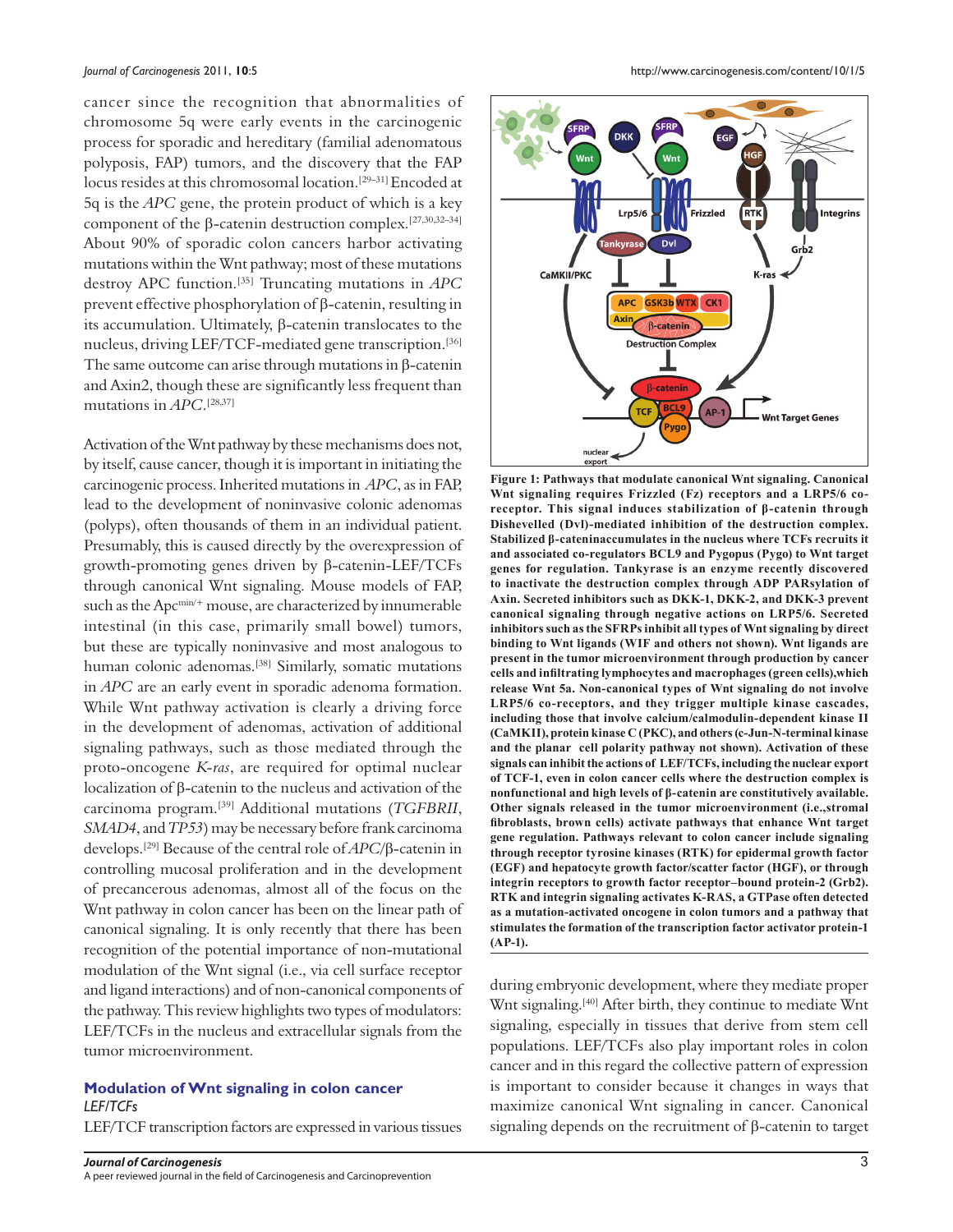genes through a β-catenin-binding domain at the N-terminus of LEF/TCFs. The HMG box, a sequence-specific DNA binding/bending domain near the C-terminus of LEF/TCFs, allows the β-catenin-LEF/TCF complex to recognize Wnt response elements in target genes. Both of these functional domains are highly conserved and present in all LEF/TCFs, leading one to expect that LEF/TCF proteins are functionally redundant. However, this is not the case, because different LEF/TCF loci can produce differently acting protein isoforms through the use of alternative promoters and/or alternative splicing.<sup>[2,40]</sup> For example, an alternative splicing event in the *TCF7* (produces TCF-1) and *TCF7L2* (produces TCF-4) genes leads to the inclusion of a carboxy-terminal domain called the E-tail. This tail contains a highly conserved second DNA-binding domain called the C-clamp.<sup>[41,42]</sup> The C-Clamp has sequence selectivity and enables access to a set of Wnt target genes that are important for cell proliferation in colon cancer cells.[41] In addition to differences in DNA binding, alternative promoters in *TCF7* and *LEF1* produce dominant negative forms that are missing the β-cateninbinding domain (dnTCF-1 and dnLEF-1).These truncated isoforms act as dominant negative versions and negatively regulate Wnt signaling.<sup>[43,44]</sup>

The expression pattern of LEF/TCF loci and isoforms is different in normal human colon as compared to colon cancer. In the normal colon, family members TCF-1 and TCF-4 are expressed and LEF-1 and TCF-3 loci are silent.[43,45,46] The *TCF7L2* locus produces a full-length form of TCF-4 that contains the C-clamp auxiliary DNA-binding domain (TCF-4E), but the predominant isoform produced from the *TCF7* locus is a dominant negative isoform of TCF-1, also with a C-clamp domain (dnTCF-1E).[47] That the *TCF7L2* gene produces a Wnt-promoting form of TCF-4 that is important for proliferation and stem cell self-renewal is borne out in the Clevers' knockout mouse model, where loss of TCF-4 depletes stem cells and eliminates cell proliferation in the intestine.<sup>[18]</sup> That TCF-1 might be functioning as a homeostatic counterbalance to TCF-4 through its expression as a dnTCF-1E isoform is also borne out in mouse knockout studies, where loss of TCF-1 leads to adenoma formation in this tissue.<sup>[46]</sup>

The situation is quite different in colon cancer. While TCF-4 continues to be expressed as a full-length form with two DNA-binding domains, TCF-1 expression changes dramatically to a full-length Wnt-promoting isoform (TCF-1B).[47] Also, because *LEF1* is a Wnt target gene, it is activated by the developing oncogenic Wnt signal, and full-length β-catenin-binding forms of LEF-1 are produced. A dnLEF-1 is not produced because its promoter is actively silenced through repressor action.<sup>[48,49]</sup> Collectively, then, only fulllength Wnt-promoting forms of LEF/TCFs are produced in cancer cells, a pattern that emerges for maximum β-catenin interaction and oncogenic Wnt signaling.<sup>[43,50]</sup> Therapeutic strategies that restore normal levels and patterns of LEF/ TCF expression or those that counter their recruitment of β-catenin and its co-activators Pygopus, BCL9, or CDK8 could bypass the effects of the loss of the destruction complex and the stabilization of β-catenin.

#### *Wnt ligands and Wnt inhibitors in the tumor microenvironment*

While loss of heterozygosity (LOH) at the *APC* locus or stabilizing mutations in β-catenin create a constitutive canonical Wnt signal, extracellular signals from the tumor microenvironment can influence oncogenic actions of the pathway, either by enhancing or repressing actions. Notably, there are changes in expression of Wnt ligands and secreted inhibitors that hint at the signaling potential of upstream components beyond the role of APC and β-catenin, an idea first noted in a study of autocrine Wnt signaling in cancer cells.[51] For example, Wnt2 and Wnt5a expression is elevated in colon cancer compared to normal colon and during the progression from adenoma to carcinoma.[52–54] In contrast, the expression of other Wnts, including Wnts 2b, 4, 7b, and 10b, does not change, as they remain strongly expressed in both normal colon and colon cancer.[55] In addition to Wnts, several Fz receptors (Fz-1 and Fz-2) are upregulated in poorly differentiated tumors, and expression of the scaffolding protein Dvl1 is increased in IBD (inflammatory bowel disease)-related colon cancer.[52,56] The differential expression of upstream Wnt components is not exclusive to Wnt ligands. Genes encoding secreted soluble inhibitors of Wnt signaling such as DKK-1, SFRPs (secreted Fz-related protein), and WIF-1 (Wnt inhibitory factor) are hypermethylated and therefore silenced in colon cancer. Reintroduction of SFRP and DKK-1 into colon cancer cells causes a loss of cancer phenotypes, such as tumor growth and colony formation in soft agar, and this is true even in colon cancer cells where the *APC* locus has suffered LOH and where oncogenic Wnt signaling is presumably constitutive. [55,57-59] These findings hint that colon cancers with a mutated pathway and stabilized β-catenin might still derive growth advantages from autocrine/paracrine Wnt signaling at the Fz-receptor level.

Even though colon cancers might progress by altering expression of Wnt ligands and secreted inhibitors to maximize oncogenic Wnt signaling, other extracellular Wnt signals can arise that inhibit the pathway. Interestingly, such signals are linked to the actions of the non-canonical class of Wnt ligands. Much of what is known about inhibitory Wnt signals comes from studies using Wnt5a as the extracellular ligand and, notably, several studies of colon cancer report significant changes in Wnt5a expression. One study of Wnt5a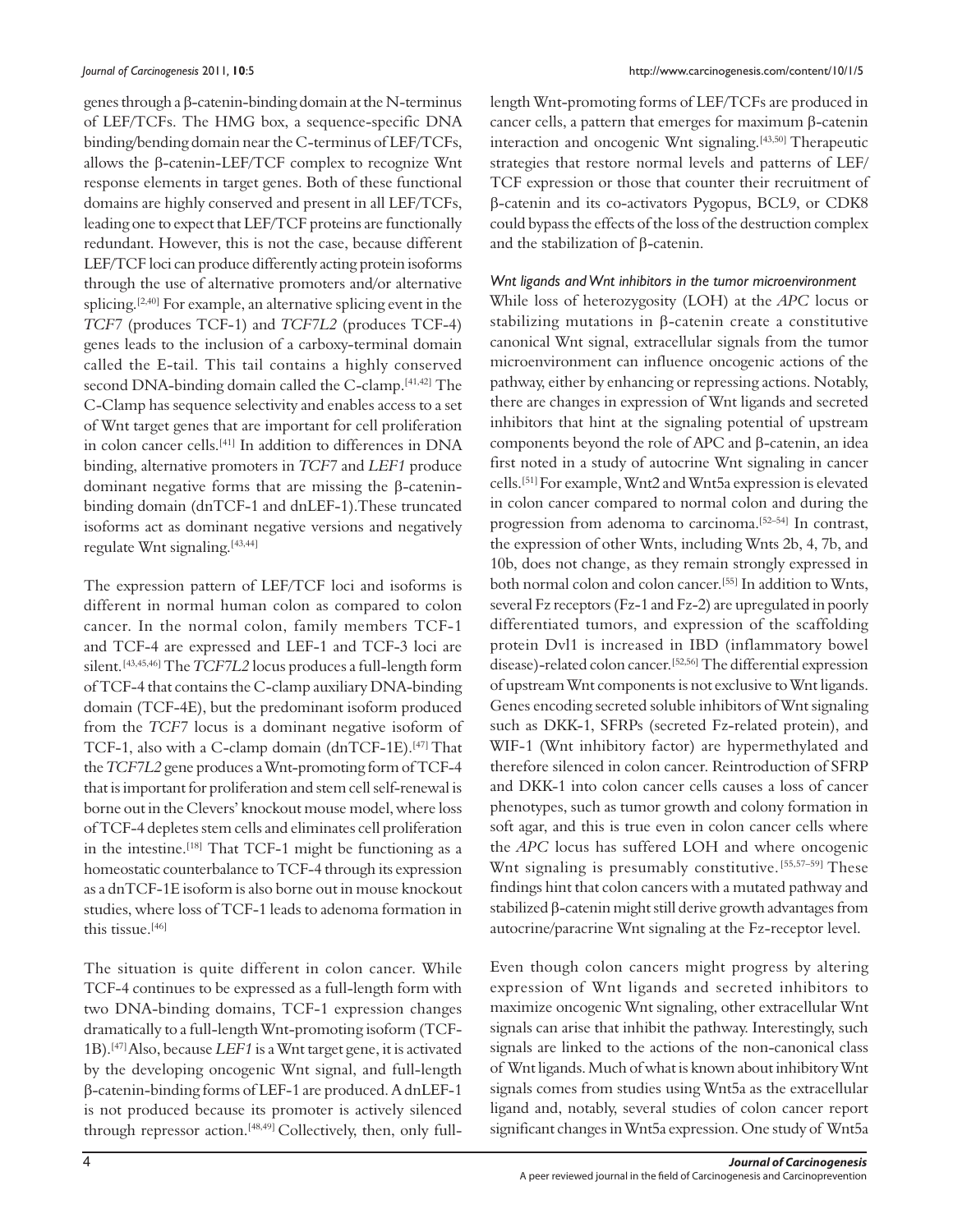in Dukes' B-stage cancer found its expression decreased in 50% of the tumors, but either normal or increased in the other half.[60] Other comparative studies observed more consistent increases in Wnt5a expression.[53,56] Differences in the reports are likely due to differences in methods used to detect Wnt5a; the first study examined protein and the second set of studies used methods to detect mRNA. It is possible that Wnt5a translation is regulated and mRNA and protein patterns are not always congruent. Nevertheless, Wnt5a expression shows upregulation in a significant cohort of tumors and this expression has been observed in both the epithelial and stromal compartment, which includes infiltrating macrophages. This is important because there is compelling evidence that Wnt5a can circumvent the constitutive oncogenic signaling in cells with defective, mutated APC. For example, β-catenin-dependent Wnt signaling in APCnegative colon cancer cells can be inhibited through the combined actions of Wnt5a/calcium signaling and RORα, a nuclear hormone receptor.[61] Likewise, Macleod *et al*. report that calcium-induced secretion of Wnt5a causes an autocrine inhibition of β-catenin signaling in APC-defective colon cancer cells. This signal requires the ROR2 receptor for Wnt5a.[62] Other groups find that Wnt5a treatment of APC-defective colon cancer lines reduces cancer behaviors such as cell migration and growth in soft agar (although the molecular basis for these effects was not explored).<sup>[60,63]</sup>

There is another type of inhibitory Wnt signal that develops in colon cancer. This signal reduces β-catenin-dependent signaling by triggering the nuclear export of TCF-1 and, in doing so, reduces the concentration of LEF/TCFs in the nucleus.[47] This activity was discovered in primary human colon tumors where TCF-1 staining experiments showed dramatic shifts in localization to the cytoplasm.[47] TCF-1 export is activated by autocrine, paracrine actions of Wnts and these actions can be inhibited by DKK-1 and SFRPs. DKK-1 sensitivity implicates β-catenin and a canonicaltype signal since this inhibitor works by blocking LRP5/6 action. However, the calcium-activated CaMKII/TAK1/ NLK kinase cascade is also involved, and this pathway is activated by Wnt5a and other non-canonical-type ligands.<sup>[64,65]</sup> The requirement for both canonical and non-canonical components attests to the complexity of Wnt signaling and the cross-talk between its different arms. The Wnt/CaMKII signal antagonizes β-catenin-dependent canonical signaling in APC-defective colon cancer cells because the form of TCF-1 exported from the nuclei is a full-length TCF-1 with oncogenic potential. A Wnt5a/CaMKII signal can also negatively affect the DNA-binding activities of LEF-1 and TCF-4 in 293 cells.[47] Whether this specific action occurs in colon cancer is unknown, but LEF-1 and TCF-4 do not export and their expression levels do not change.<sup>[47]</sup>

Therefore, at a minimum, even though LEF-1, TCF-4, and β-catenin remain in the nucleus, TCF-1 export reduces the overall concentration of LEF/TCFs enough to affect canonical signaling. These data imply that LEF/TCF activities can be limiting for canonical signaling in colon cancer.

Are the actions of Wnt5a and calcium/CaMKII signals relevant to colon cancer? As mentioned above, Wnt5a expression can be elevated in colon cancer either through expression in the transformed epithelial cell compartment or through expression in stromal and inflammatory compartments such as infiltrating macrophages.[52,53,60] Sporadic colon cancer is not thought to have an overriding inflammatory component, but inflammation can occur and, interestingly, an inflammatory signature correlates with a good prognosis.[66–69] A direct correlation between Wnt5a expression and prognosis is a more complicated issue, especially when all types of cancer are considered together. However, in the case of sporadic-type colon cancer, Wnt5a expression correlates with a better prognosis.[60,70] If Wnt5a is truly a positive prognostic indicator, then the various Wnt5atype signals summarized here might be the main reason for better outcome, as they can bypass APC and repress oncogenic Wnt signaling.

#### *Cross-talking signals in the tumor microenvironment*

In contrast to Wnts that oppose oncogenic Wnt signaling, there are important examples of extracellular growth factorsand cross-talk interactions that enhance β-catenin actions. For example, many sporadic colon cancers contain activating mutations in the GTPase K-RAS (40%).[71,72] EGF (epidermal growth factor) and VEGF (vascular endothelial growth factor) signaling activates Rac/K-RAS pathways, which enhance canonical Wnt signaling by increasing the residence time and concentration of β-catenin in the nucleus.[39,73]Adenomas from mouse models of intestinal cancer have increased levels of EGF receptor activity in the tumors.[74,75] Moreover, inhibition of EGFR signaling in humans via blocking antibodies has proved to be an effective therapeutic intervention for patients with wildtype K-RAS.[76] Also important to consider are the effects of HGF (hepatocyte growth factor/scatter factor), a factor recently shown to promote stable β-catenin accumulation in nuclei.[77] HGF signals through the c-Met receptor and, although the signal transduction pathway is complex, there is a strong Ras component. HGF greatly enhances β-catenin signaling in experimental models of human colon cancer stem cells.[77] Indeed, disruption of HGF cross-talk might have real potential intherapy since Met inhibitor treatment of mice injected with gastric carcinoma cells induces regression of metastases.[78] Thus, there appears to be a strong synergy between K-RAS-dependent signals and oncogenic Wnt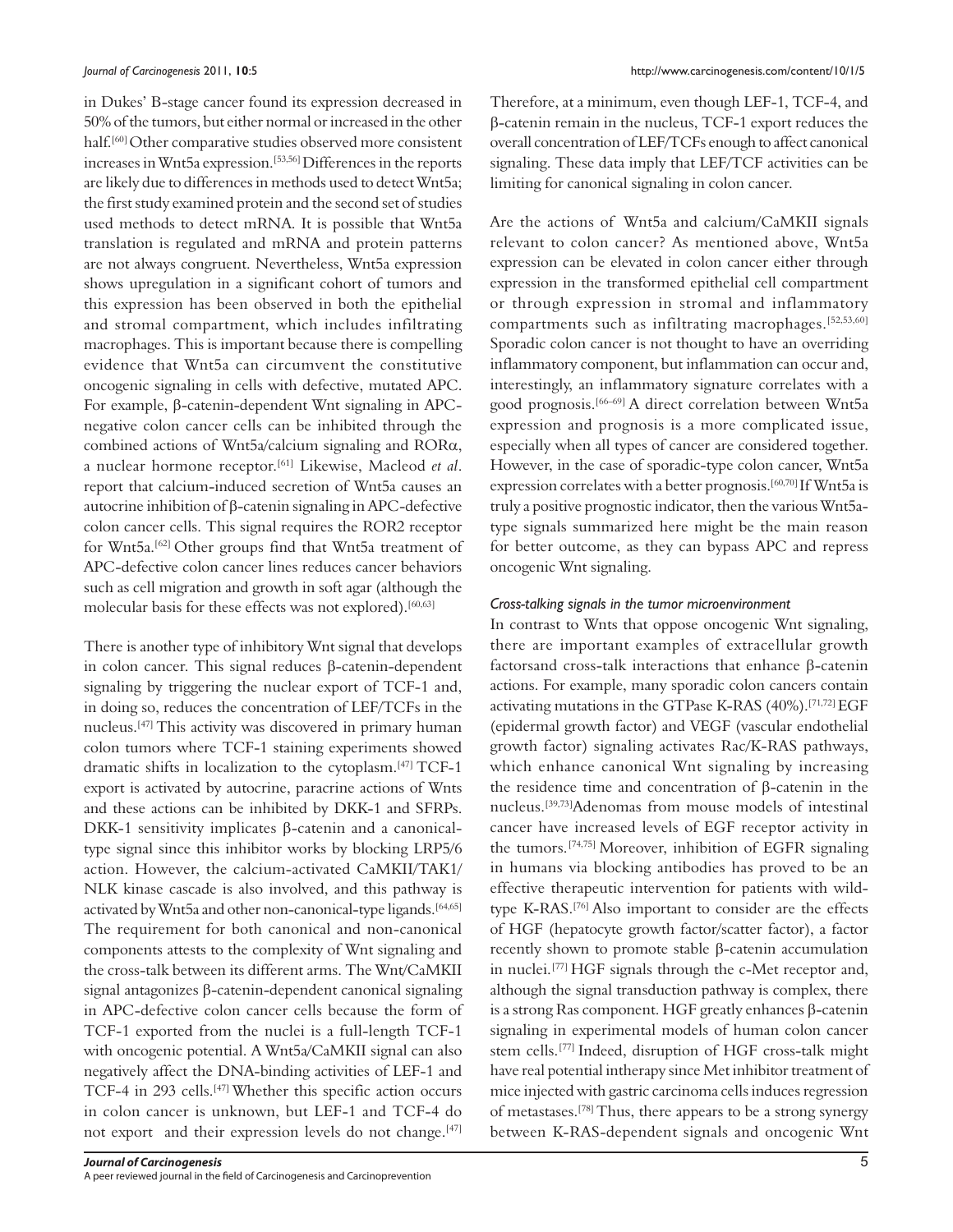signals. Finally, signals from cell surface integrin–extracellular matrix interaction sengage non-canonical signaling to Rac/ JNK, which in turn triggers the formation of the AP-1 transcription factor.[79] AP-1 action can synergize with Wnt signals to influence the activation of a subset of target genes.[80] The interesting connection to Wnt target genes is important. Two separate studies identify AP-1 binding sites as one of the most frequent DNA regulatory elements that co-segregate with Wnt response elements (WRE).[81,82] The functional consequence of this co-segregation is that LEF/ TCF/β-catenin complexes and AP-1 factors co-occupy and synergize for transcriptional regulation.[79,83,84] Synergy between Wnt and integrin-triggered AP-1 suggests that non-canonical signaling is highly sensitive to extracellular matrix connections.

Given the variety of extracellular signals that can modify Wnt signaling in colon cancer, one might presume that the level of oncogenic potential in individual patient tumors, and even within regions of a single tumor, lies along a continuum of strong to weak Wnt signaling. Indeed, if nuclear β-catenin levels are any measure of the strength of Wnt signaling, it would seem that the invasion front of a tumor, i.e., the cells with the greatest exposure to stroma and the tumor environment, should have the highest concentrations of nuclear β-catenin. This is certainly the case.<sup>[77,85,86]</sup> These examples of synergy and cross-talk imply that signals that enhance the canonical Wnt pathway could be bonafide targets for therapy, whereas missing signals that can counter Wnt action could be re-introduced as treatments.

#### **CONSIDERATIONS FOR WNT-FOCUSED CLINICAL THERAPEUTICS OF COLON CANCER**

Given the pivotal role of Wnt signaling in the development of colon cancer and many other malignancies, it would seem an ideal target for new cancer drugs. Several cancer drugs have been approved or are in late-stage clinical trials that effectively target the EGFR, the AKT, and the Hedgehog signaling pathways.[87–89] However, clinically useful agents to inhibit Wnt signaling pathways have, despite significant investment by several pharmaceutical and biotech companies, remained elusive. A lack of Wnt agents might reflect the difficulty in identifying 'druggable' targets in the pathway, enzymes amenable to small-molecule inhibition. But the surprising lack of new drugs might also be due to the perception that a downstream mutation in *APC* or *CTNNB1*  (β-catenin) would make the manipulation of upstream components therapeutically ineffective.[90] The recognition that the colon cancer phenotype can be suppressed by secreted inhibitors of Fz/LRP5/6 (DKK-1) or Wnt ligands

(SFRP) argues that 'druggable' targets upstream of APC are worth considering. [51,91,92] Indeed, as described above, abrogation of autocrine signaling through epigenetic silencing of the inhibitory soluble Fz-related proteins (SFRPs) appears to be a naturally occurring mechanism in many types of cancer.[55,93–97] These tumors may possess a growth advantage via blockage of natural Wnt inhibitory feedback loops. Blocking Wnt signaling by introduction of SFRP-like molecules suppresses tumor cell growth and proliferation in *in vivo* models in tumor cells which carry an activated form of β-catenin.[98] The presence of methylation, which silences SFRP1 in breast cancer, is associated with an unfavorable prognosis, emphasizing the clinical significance of cell surface components as they relate to modulation of Wnt signal throughput.<sup>[99]</sup>

Many potential Wnt modulating drugs are being investigated, but there are few currently in clinical trials.<sup>[100-104]</sup> A study supported by Momotaro-Gene Inc. (NCT01197209) delivers DKK-3, an inhibitor of the Fz–LRP cell surface complex, via a viral vector in a neoadjuvant fashion for prostate cancer. No results from this phase I trial are yet available. More advanced is the use of a Novartis compound, BHQ880, for the treatment of bone disease in multiple myeloma (NCT00741377). In myeloma, decreased activity of osteoblasts contributes to the development of lytic bone lesions.<sup>[105]</sup> Osteoblasts are inhibited by the production of DKK-1 by myeloma cells. BHQ880 is an anti-DKK-1 neutralizing antibody. Thus, for this 'cancer' indication, the approach is to block inhibition of the Wnt pathway in osteoblasts in order to prevent a cancerrelated complication.

Additional clinical research has focused on inhibition of Wnt signaling through dietary manipulations (NCT00256334, NCT00578396, and NCT01214681) as a colon cancer chemoprevention approach. These studies are based in part on the observation that certain naturally occurring compounds may inhibit Wnt signaling *in vitro*. [106,107] However, while this approach may be applicable in a general sense for cancer prevention, it is nonspecific and unlikely to be clinically efficacious in the setting of frank malignancy. Another interesting compound is the pyrvinium, which potentiates casein kinase 1-alpha activity and is utilized clinically as an anthelminthic for the treatment of pinworms.<sup>[108,109]</sup> Pyrvinium treatment of APC-defective colon cancer cells degrades Pygopus and decreases oncogenic Wnt signaling in colon cancer cells. Interestingly, increases in Pygopus1 and Pygopus2 mRNA have been detected in villous adenomas, the relatively more aggressive precursor to colon carcinoma.<sup>[110]</sup> Finally, a chemical genetic screen has identified XAV939, a small molecule that selectively inhibits β-catenin-mediated transcription by targeting the poly-ADP-ribosylating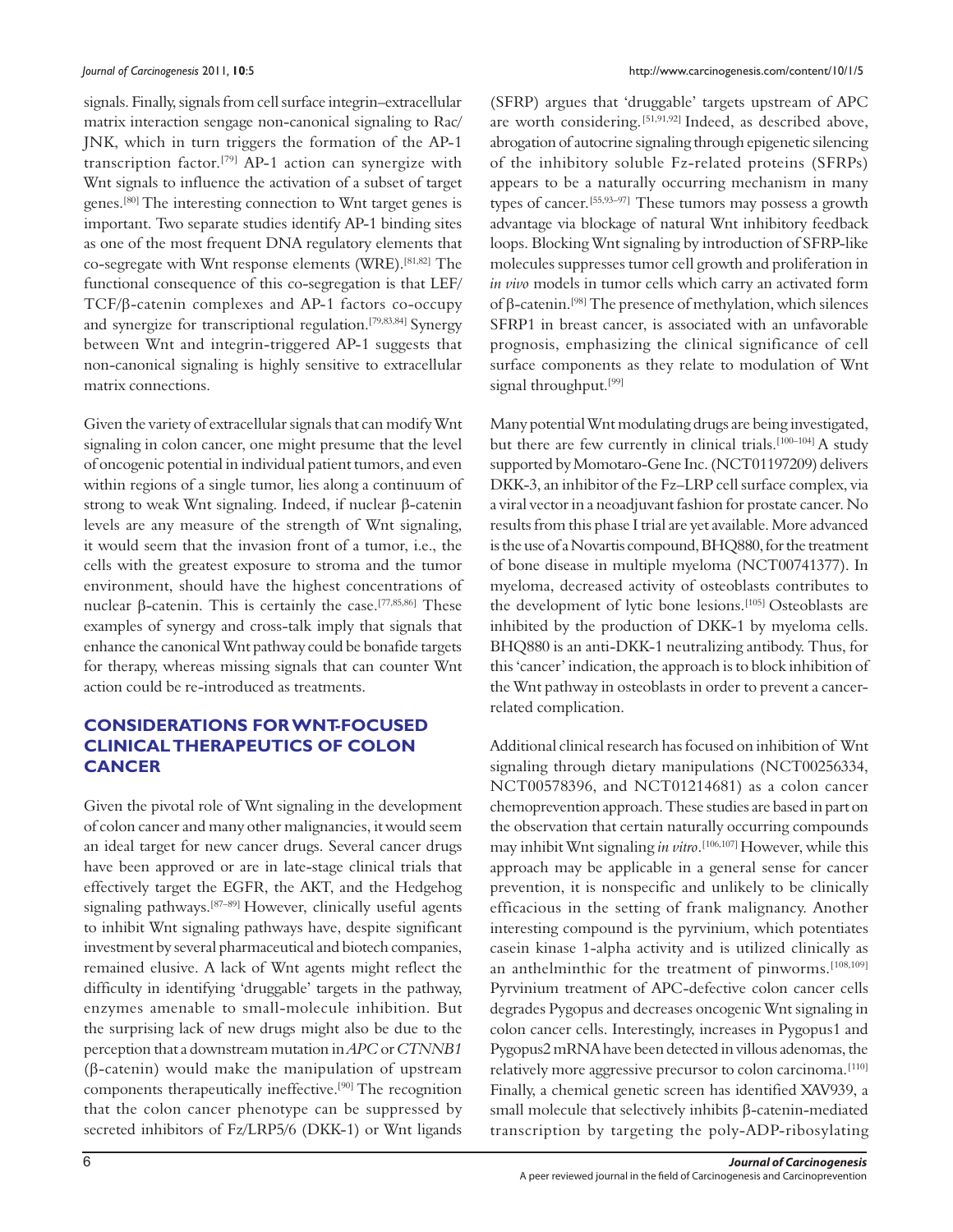enzyme Tankyrase. Tankyrase inhibition stabilizes the Axin scaffold of the destruction complex and forces β-catenin degradation in colon cancer cells.[111]

Overall, the targeting of the Wnt pathway for cancer treatment and prevention remains in its infancy. Initial approaches have focused on inhibiting critical downstream events such as β-catenin/TCF interactions or small molecules that disrupt the interaction of β-catenin with co-activators such as CREBbinding protein (CBP).<sup>[112,113]</sup> Targeting upstream events via antibodies to Wnt ligands, SFRPs or SFRP-like molecules, is a more recent approach.<sup>[114,115]</sup> Antagonizing Fz-Dvl interactions with small molecules or peptide inhibitors may also prove useful.[116,117] Recently, inhibitors of porcupine, a membrane-bound acetyltransferase that is essential for the production of Wnt proteins and that interrupts the autocrine Wnt feedback loop, have been identified.<sup>[118]</sup> These represent an exciting class of molecules that may preferentially target cells with activated Wnt signaling, such as tumor cells. All of these approaches primarily target canonical Wnt signaling. Nonetheless, inhibition of upstream events may also inhibit non-canonical signaling and this may not be beneficial. It may be preferable to augment, or at a minimum, not inhibit signaling induced by some Wnt ligands, such as Wnt5a. Further understanding of both canonical and non-canonical signaling pathways, other signaling pathways that cross-talk with the Wnt pathway, and factors that may modify signals despite mutationassociated activation, will be essential to guide the development of a new class of therapeutic interventions.

#### **ACKNOWLEDGMENTS**

We would like to thank Dr. Xing Dai (University of California, Irvine) and Dr. Christopher C.W. Hughes (University of California, Irvine) for helpful suggestions. M.L.W. and R.N. are supported by RO1 CA096878 and RO1 CA108697, and R.F.H. is supported by K24CA82450. Dr. Waterman and Dr. Holcombe contributed equally as senior authors for this publication

#### **REFERENCES**

- 1. van Amerongen R, Nusse R. Towards an integrated view of Wnt signaling in development. Development 2009;136:3205-14.
- 2. Waterman ML. Lymphoid enhancer factor/T cell factor expression in colorectal cancer. Cancer Metastasis Rev 2004;23:41-52.
- 3. Reya T, Clevers H. Wnt signalling in stem cells and cancer. Nature 2005;434:843-50.
- 4. MacDonald BT, Tamai K, He X. Wnt/beta-catenin signaling: components, mechanisms, and diseases. Dev Cell 2009;17:9-26.
- 5. Belenkaya TY, Han C, Standley HJ, Lin X, Houston DW, Heasman J, *et al.* Pygopus Encodes a nuclear protein essential for wingless/Wnt signaling. Development 2002;129:4089-101.
- 6. Kramps T, Peter O, Brunner E, Nellen D, Froesch B, Chatterjee S, *et al.* Wnt/ wingless signaling requires BCL9/legless-mediated recruitment of pygopus to the nuclear beta-catenin-TCF complex. Cell 2002;109:47-60.
- 7. Firestein R, Bass AJ, Kim SY, Dunn IF, Silver SJ, Guney I, *et al.* CDK8 is a colorectal cancer oncogene that regulates beta-catenin activity. Nature

2008;455:547-51.

- 8. Sierra J, Yoshida T, Joazeiro CA, Jones KA. The APC tumor suppressor counteracts beta-catenin activation and H3K4 methylation at Wnt target genes. Genes Dev 2006;20:586-600.
- 9. Parker DS, Jemison J, Cadigan KM. Pygopus, a nuclear PHD-finger protein required for Wingless signaling in Drosophila. Development 2002;129: 2565-76.
- 10. Townsley FM, Thompson B, Bienz M. Pygopus residues required for its binding to Legless are critical for transcription and development. J BiolChem 2004;279:5177-83.
- 11. Kohn AD, Moon RT. Wnt and calcium signaling: beta-catenin-independent pathways. Cell Calcium 2005;38:439-46.
- 12. Widelitz R. Wnt signaling through canonical and non-canonical pathways: recent progress. Growth Factors 2005;23:111-6.
- 13. Mikels AJ, Nusse R. Wnts as ligands: processing, secretion and reception. Oncogene 2006;25:7461-8.
- 14. Mikels AJ, Nusse R. Purified Wnt5a protein activates or inhibits beta-catenin-TCF signaling depending on receptor context. PLoSBiol 2006;4:e115.
- 15. Cha SW, Tadjuidje E, White J, Wells J, Mayhew C, Wylie C, *et al.* Wnt11/5a complex formation caused by tyrosine sulfation increases canonical signaling activity. CurrBiol 2009;19:1573-80.
- 16. Klaus A, Birchmeier W. Wnt signalling and its impact on development and cancer. Nat Rev Cancer 2008;8:387-98.
- 17. van der Flier LG, Clevers H. Stem cells, self-renewal, and differentiation in the intestinal epithelium. Annu Rev Physiol 2009;71:241-60.
- 18. Korinek V, Barker N, Moerer P, van Donselaar E, Huls G, Peters PJ, *et al.*  Depletion of epithelial stem-cell compartments in the small intestine of mice lacking Tcf-4. Nat Genet 1998;19:379-83.
- 19. Lin G, Xu N, Xi R. Paracrine Wingless signalling controls self-renewal of Drosophila intestinal stem cells. Nature 2008;455:1119-23.
- 20. Barker N, van Es JH, Kuipers J, Kujala P, van den Born M, Cozijnsen M, *et al.*  Identification of stem cells in small intestine and colon by marker gene Lgr5. Nature 2007;449:1003-7.
- 21. van der Flier LG, van Gijn ME, Hatzis P, Kujala P, Haegebarth A, Stange DE, *et al.* Transcription factor achaetescute-like 2 controls intestinal stem cell fate. Cell 2009;136:903-12.
- 22. Blache P, van de Wetering M, Duluc I, Domon C, Berta P, Freund JN, *et al.* SOX9 is an intestine crypt transcription factor, is regulated by the Wnt pathway, and represses the CDX2 and MUC2 genes. J Cell Biol 2004;166:37-47.
- 23. vanEs JH, Jay P, Gregorieff A, van Gijn ME, Jonkheer S, Hatzis P, *et al*. Wnt signalling induces maturation of Paneth cells in intestinal crypts. Nat Cell Biol 2005;7:381-6.
- 24. Polakis P. Wnt signaling and cancer.Genes Dev 2000;14:1837-51.
- 25. Brown AM. Wnt signaling in breast cancer: have we come full circle? Breast Cancer Res 2001;3:351-5.
- 26. Rubinfeld B, Robbins P, El-Gamil M, Albert I, Porfiri E, Polakis P. Stabilization of beta-catenin by genetic defects in melanoma cell lines. Science 1997;275: 1790-2.
- 27. Korinek V, Barker N, Morin PJ, van Wichen D, de Weger R, Kinzler KW, *et al.* Constitutive transcriptional activation by a beta-catenin-Tcf complex in APC-/- colon carcinoma. Science 1997;275:1784-7.
- 28. Morin PJ, Sparks AB, Korinek V, Barker N, Clevers H, Vogelstein B, *et al.*  Activation of beta-catenin-Tcf signaling in colon cancer by mutations in beta-catenin or APC. Science 1997;275:1787-90.
- 29. Fearon ER, Vogelstein B. A genetic model for colorectal tumorigenesis. Cell 1990;61:759-67.
- 30. Kinzler KW, Nilbert MC, Su LK, Vogelstein B, Bryan TM, Levy DB, *et al.* Identification of FAP locus genes from chromosome 5q21. Science 1991;253:661-5.
- 31. Nishisho I, Nakamura Y, Miyoshi Y, Miki Y, Ando H, Horii A, *et al*. Mutations of chromosome 5q21 genes in FAP and colorectal cancer patients. Science 1991;253:665-9.
- 32. Groden J, Thliveris A, Samowitz W, Carlson M, Gelbert L, Albertsen H, *et al.*  Identification and characterization of the familial *adenomatous polyposis coli* gene. Cell 1991;66:589-600.
- 33. Okamoto M, Sato C, Kohno Y, Mori T, Iwama T, Tonomura A, *et al.* Molecular nature of chromosome 5q loss in colorectal tumors and desmoids from patients with familial adenomatous polyposis. Hum Genet 1990;85:595-9.
- 34. Rubinfeld B, Souza B, Albert I, Müller O, Chamberlain SH, Masiarz FR,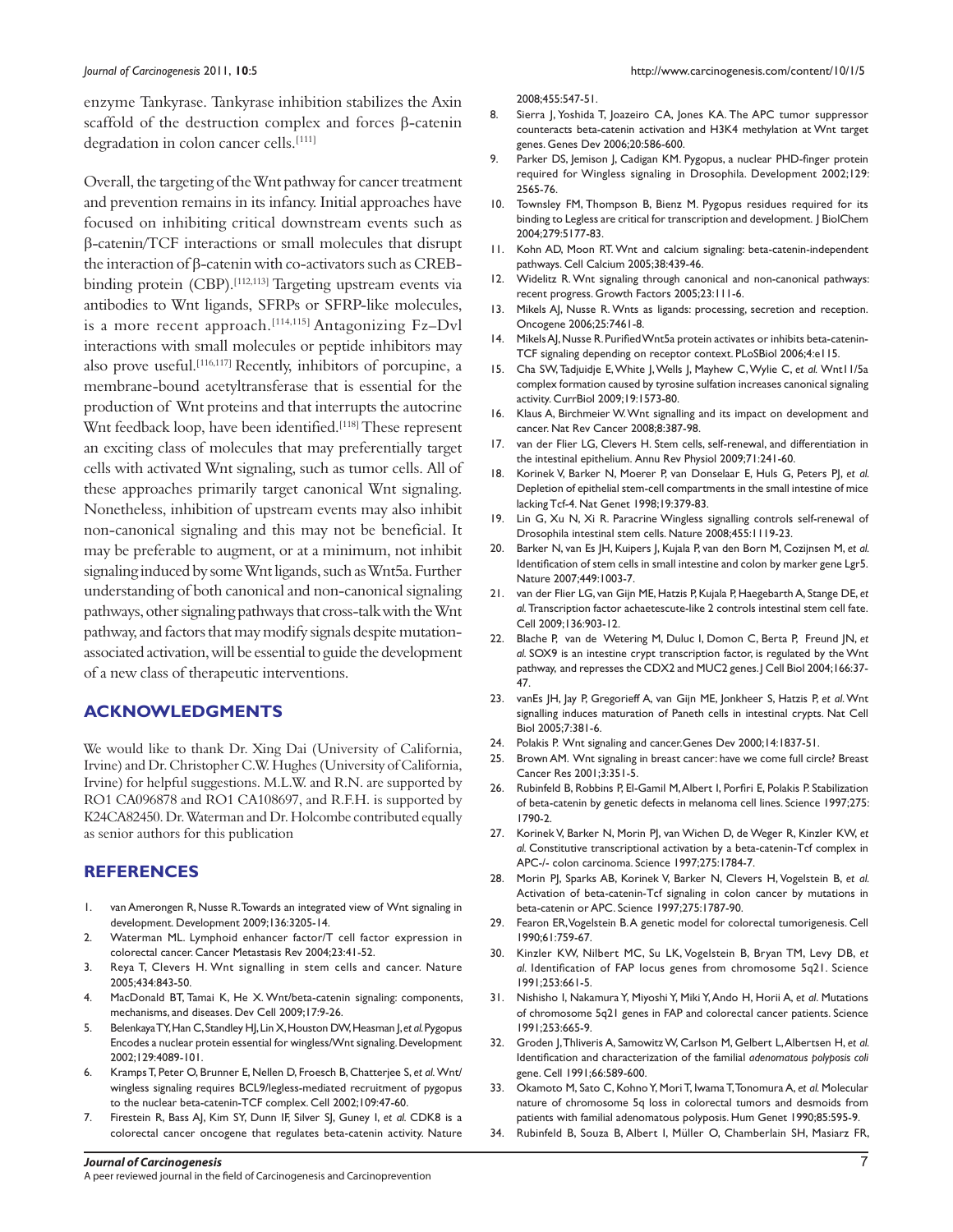*et al*. Association of the *APC* gene product with beta-catenin. Science 1993;262:1731-4.

- 35. Miyaki M, Konishi M, Kikuchi-Yanoshita R, Enomoto M, Igari T, Tanaka K, *et al.*  Characteristics of somatic mutation of the *adenomatous polyposis coli* gene in colorectal tumors. Cancer Res 1994;54:3011-20.
- 36. Polakis P. The oncogenic activation of beta-catenin. Curr Opin Genet Dev 1999;9:15-21.
- 37. Liu W, Dong X, Mai M, Seelan RS, Taniguchi K, Krishnadath KK, *et al.* Mutations in AXIN2 cause colorectal cancer with defective mismatch repair by activating beta-catenin/TCF signalling. Nat Genet 2000;26:146-7.
- 38. Merritt AJ, Gould KA, Dove WF. Polyclonal structure of intestinal adenomas in ApcMin/+ mice with concomitant loss of Apc+ from all tumor lineages. Proc Natl Acad Sci USA 1997;94:13927-31.
- 39. Phelps RA, Chidester S, Dehghanizadeh S, Phelps J, Sandoval IT, Rai K, *et al.*  A two-step model for colon adenoma initiation and progression caused by APC loss. Cell 2009;137:623-34.
- Arce L, Yokoyama NN, Waterman ML. Diversity of LEF/TCF action in development and disease. Oncogene 2006;25:7492-504.
- 41. Atcha FA, Syed A, Wu B, Hoverter NP, Yokoyama NN, Ting JH, *et al.* A unique DNA binding domain converts T-cell factors into strong Wnt effectors. Mol Cell Biol 2007;27:8352-63.
- 42. Chang MV, Chang JL, Gangopadhyay A, Shearer A, Cadigan KM. Activation of wingless targets requires bipartite recognition of DNA by TCF. CurrBiol 2008;18:1877-81.
- 43. Hovanes K, Li TW, Munguia JE, Truong T, Milovanovic T, Lawrence Marsh J, *et al.*  Beta-catenin-sensitive isoforms of lymphoid enhancer factor-1 are selectively expressed in colon cancer. Nat Genet 2001;28:53-7.
- 44. van de Wetering M, Oosterwegel M, Dooijes D, Clevers H. Identification and cloning of TCF-1, a T lymphocyte-specific transcription factor containing a sequence-specific HMG box. EMBO J 1991;10:123-32.
- 45. Korinek V, Barker N, Willert K, Molenaar M, Roose J, Wagenaar G, *et al.* Two members of the Tcf family implicated in Wnt/beta-catenin signaling during embryogenesis in the mouse. Mol Cell Biol 1998;18:1248-56.
- 46. Roose J, Huls G, van Beest M, Moerer P, van der Horn K, Goldschmeding R, *et al.* Synergy between tumor suppressor APC and the beta-catenin-Tcf4 target Tcf1. Science 1999;285:1923-6.
- 47. Najdi R, Syed A, Arce L, Theisen H, Ting JH, Atcha F,*et al.* A Wnt kinase network alters nuclear localization of TCF-1 in colon cancer. Oncogene 2009;28: 4133-46.
- 48. Li TW, Ting JH, Yokoyama NN, Bernstein A, van de Wetering M, Waterman ML. Wnt activation and alternative promoter repression of LEF1 in colon cancer. Mol Cell Biol 2006;26:5284-99.
- 49. Yokoyama NN, Pate KT, Sprowl S, Waterman ML. A role for YY1 in repression of dominant negative LEF-1 expression in colon cancer. Nucleic Acids Res 2010;38:6375-88.
- 50. Kaiser S, Park YK, Franklin JL, Halberg RB, Yu M, Jessen WJ, *et al.* Transcriptional recapitulation and subversion of embryonic colon development by mouse colon tumor models and human colon cancer. Genome Biol 2007;8:R131.
- 51. Bafico A, Liu G, Goldin L, Harris V, Aaronson SA. An autocrine mechanism for constitutive Wnt pathway activation in human cancer cells. Cancer Cell 2004;6:497-506.
- 52. Holcombe RF, Marsh JL, Waterman ML, Lin F, Milovanovic T, Truong T. Expression of Wnt ligands and Frizzled receptors in colonic mucosa and in colon carcinoma. Mol Pathol 2002;55:220-6.
- 53. Smith K, Bui TD, Poulsom R, Kaklamanis L, Williams G, Harris AL. Upregulation of macrophage Wnt gene expression in adenoma-carcinoma progression of human colorectal cancer. Br J Cancer 1999;81:496-502.
- 54. Park JK, Song JH, He TC, Nam SW, Lee JY, Park WS. Overexpression of Wnt-2 in colorectal cancers. Neoplasma 2009;56:119-23.
- 55. Suzuki H, Watkins DN, Jair KW, Schuebel KE, Markowitz SD, Chen WD, *et al.* Epigenetic inactivation of SFRP genes allows constitutive Wnt signaling in colorectal cancer. Nat Genet 2004;36:417-22.
- 56. You XJ, Bryant PJ, Jurnak F, Holcombe RF. Expression of Wnt pathway components frizzled and disheveled in colon cancer arising in patients with inflammatory bowel disease. Oncol Rep 2007;18:691-4.
- 57. González-Sancho JM, Aguilera O, García JM, Pendás-Franco N, Peña C, Cal S, *et al.* The Wnt antagonist DICKKOPF-1 gene is a downstream target of beta-catenin/TCF and is downregulated in human colon cancer. Oncogene 2005;24:1098-103.
- 58. Caldwell GM, Jones C, Gensberg K, Jan S, Hardy RG, Byrd P, *et al.* The Wnt antagonist sFRP1 in colorectal tumorigenesis. Cancer Res 2004;64:883-8.
- 59. Aguilera O, Fraga MF, Ballestar E, Paz MF, Herranz M, Espada J, *et al.* Epigenetic inactivation of the Wnt antagonist DICKKOPF-1 (DKK-1) gene in human colorectal cancer. Oncogene 2006;25:4116-21.
- 60. Dejmek J, Dejmek A, Säfholm A, Sjölander A, Andersson T. Wnt-5a protein expression in primary dukes B colon cancers identifies a subgroup of patients with good prognosis. Cancer Res 2005;65:9142-6.
- 61. Lee JM, Kim IS, Kim H, Lee JS, Kim K, Yim HY, *et al.* ROR alpha attenuates Wnt/beta-catenin signaling by PKC alpha-dependent phosphorylation in colon cancer. Mol Cell. 2010;37:183-95.
- 62. MacLeod RJ, Hayes M, Pacheco I. Wnt5a secretion stimulated by the extracellular calcium-sensing receptor inhibits defective Wnt signaling in colon cancer cells. Am J Physiol Gastrointest Liver Physiol 2007;293:G403-11.
- 63. Ying J, Li H, Yu J, Ng KM, Poon FF, Wong SC, *et al.* Wnt5A exhibits tumorsuppressive activity through antagonizing the Wnt/beta-catenin signaling, and is frequently methylated in colorectal cancer. Clin Cancer Res 2008;14:55-61.
- 64. Ishitani T, Ninomiya-Tsuji J, Nagai S, Nishita M, Meneghini M, Barker N, *et al.* The TAK1-NLK-MAPK-related pathway antagonizes signalling between beta-catenin and transcription factor TCF. Nature 1999;399:798-802.
- 65. Ishitani T, Kishida S, Hyodo-Miura J, Ueno N, Yasuda J, Waterman M, *et al.*  The TAK1-NLK mitogen-activated protein kinase cascade functions in the Wnt-5a/Ca(2+) pathway to antagonize Wnt/beta-catenin signaling. Mol Cell Biol 2003;23:131-9.
- 66. Galon J, Costes A, Sanchez-Cabo F, Kirilovsky A, Mlecnik B, Lagorce-Pagès C, *et al*. Type, density, and location of immune cells within human colorectal tumors predict clinical outcome. Science 2006;313:1960-4.
- 67. Zlobec I, Minoo P, Baumhoer D, Baker K, Terracciano L, Jass JR, *et al.*  Multimarker phenotype predicts adverse survival in patients with lymph node-negative colorectal cancer. Cancer 2008;112:495-502.
- 68. Lugli A, Karamitopoulou E, Panayiotides I, Karakitsos P, Rallis G, Peros G, *et al.* CD8+ lymphocytes/ tumour-budding index: an independent prognostic factor representing a 'pro-/anti-tumour' approach to tumour host interaction in colorectal cancer. Br J Cancer 2009;101:1382-92.
- 69. Camus M, Tosolini M, Mlecnik B, Pagès F, Kirilovsky A, Berger A, *et al*. Coordination of intratumoral immune reaction and human colorectal cancer recurrence. Cancer Res 2009;69:2685-93.
- 70. McDonald SL, Silver A. The opposing roles of Wnt-5a in cancer. Br J Cancer 2009;101:209-14.
- 71. Bos JL, Fearon ER, Hamilton SR, Verlaan-de Vries M, van Boom JH, van der Eb AJ, et al. Prevalence of ras gene mutations in human colorectal cancers. Nature 1987;327:293-7.
- 72. Forrester K, Almoguera C, Han K, Grizzle WE, Perucho M. Detection of high incidence of K-ras oncogenes during human colon tumorigenesis. Nature 1987;327:298-303.
- 73. Wu X, Tu X, Joeng KS, Hilton MJ, Williams DA, Long F. Rac1 activation controls nuclear localization of beta-catenin during canonical Wnt signaling. Cell 2008;133:340-53.
- 74. Moran AE, Hunt DH, Javid SH, Redston M, Carothers AM, Bertagnolli MM. Apc deficiency is associated with increased Egfr activity in the intestinal enterocytes and adenomas of C57BL/6J-Min/+ mice. J BiolChem 2004;279:43261-72.
- 75. Hu T, Li C. Convergence between Wnt-β-catenin and EGFR signaling in cancer. Mol Cancer 2010;9:236.
- 76. Allegra CJ, Jessup JM, Somerfield MR, Hamilton SR, Hammond EH, Hayes DF, *et al.* American Society of Clinical Oncology provisional clinical opinion: testing for KRAS gene mutations in patients with metastatic colorectal carcinoma to predict response to anti-epidermal growth factor receptor monoclonal antibody therapy. J ClinOncol 2009;27:2091-6.
- 77. Vermeulen L, De Sousa E Melo F, van der Heijden M, Cameron K, de Jong JH, Borovski T, *et al.* Wnt activity defines colon cancer stem cells and is regulated by the microenvironment. Nat Cell Biol 2010;12:468-76.
- 78. Corso S, Migliore C, Ghiso E, De Rosa G, Comoglio PM, Giordano S. Silencing the MET oncogene leads to regression of experimental tumors and metastases. Oncogene 2008;27:684-93.
- 79. Crampton SP, Wu B, Park EJ, Kim JH, Solomon C, Waterman ML, *et al.*  Integration of the beta-catenin-dependent Wnt pathway with integrin signaling through the adaptor molecule Grb2. PLoS One 2009;4:e7841.
- 80. Novak A, Hsu SC, Leung-Hagesteijn C, Radeva G, Papkoff J, Montesano R, *et al*. Cell adhesion and the integrin-linked kinase regulate the LEF-1 and beta-catenin signaling pathways. Proc Natl Acad Sci USA 1998;95:4374-9.
- 81. Hatzis P, van der Flier LG, van Driel MA, Guryev V, Nielsen F, Denissov S, *et al.* Genome-wide pattern of TCF7L2/TCF4 chromatin occupancy in